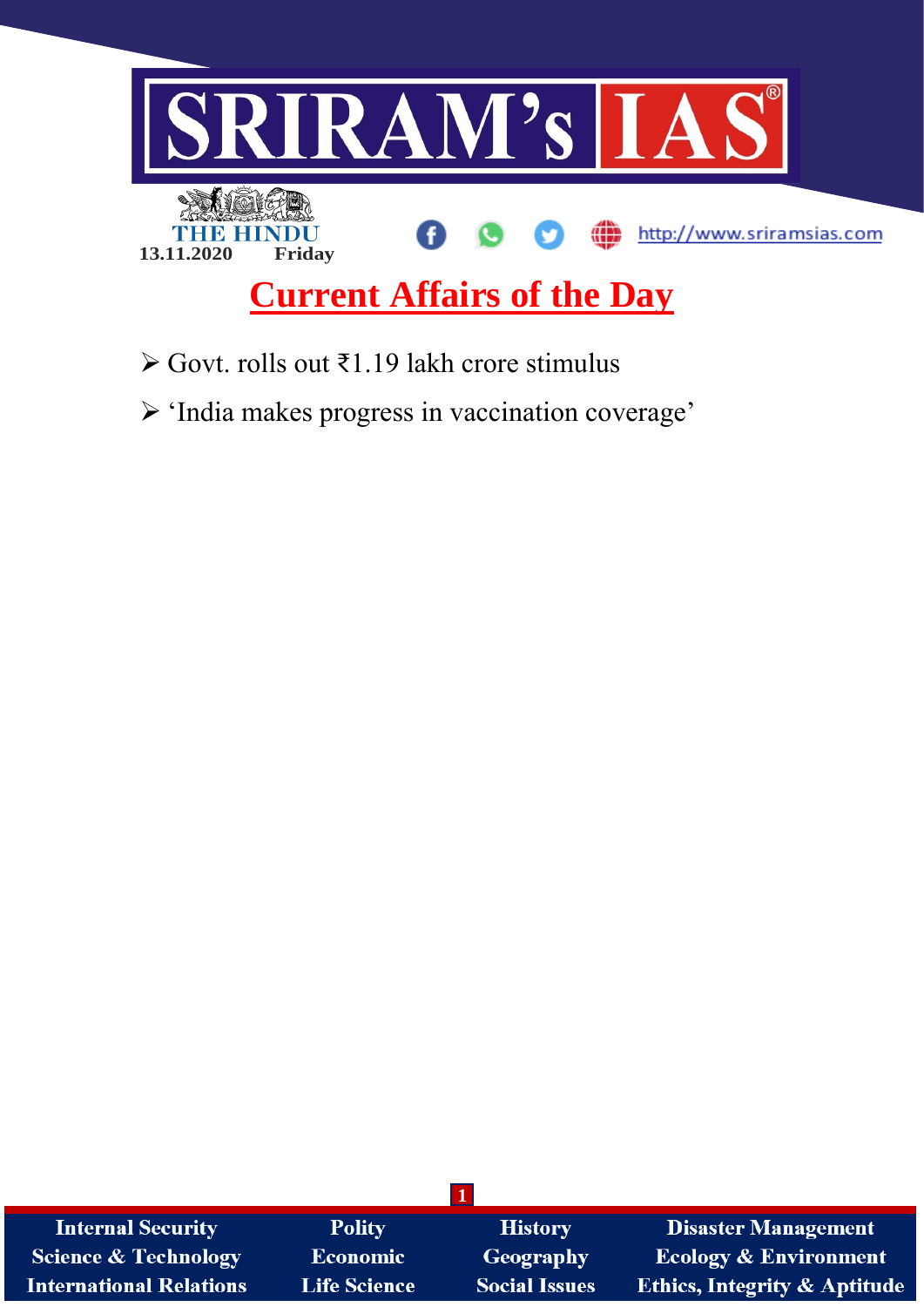

Finance Minister Nirmala Sitharaman on Thursday announced a fresh set of relief and stimulus measures for the economy worth  $\bar{\tau}$ 1.19 lakh crore, including a scheme to boost re-employment chances of formal sector employees who lost their jobs amid the COVID-19 pandemic.

### **Context:**

- 1. The measures announced a day after the Reserve Bank of India (RBI) said the country had entered into a technical recession in the first half of 2020-21.
- 2. The RBI's latest monthly report predicts a strong return to proper growth for the economy, and there could be strong growth in the third quarter itself that could bring us to positive terrain.

### **Highlights:**

| <b>Internal Security</b>        | <b>Polity</b>       | <b>History</b>       | <b>Disaster Management</b>              |  |  |  |
|---------------------------------|---------------------|----------------------|-----------------------------------------|--|--|--|
| <b>Science &amp; Technology</b> | <b>Economic</b>     | <b>Geography</b>     | <b>Ecology &amp; Environment</b>        |  |  |  |
| <b>International Relations</b>  | <b>Life Science</b> | <b>Social Issues</b> | <b>Ethics, Integrity &amp; Aptitude</b> |  |  |  |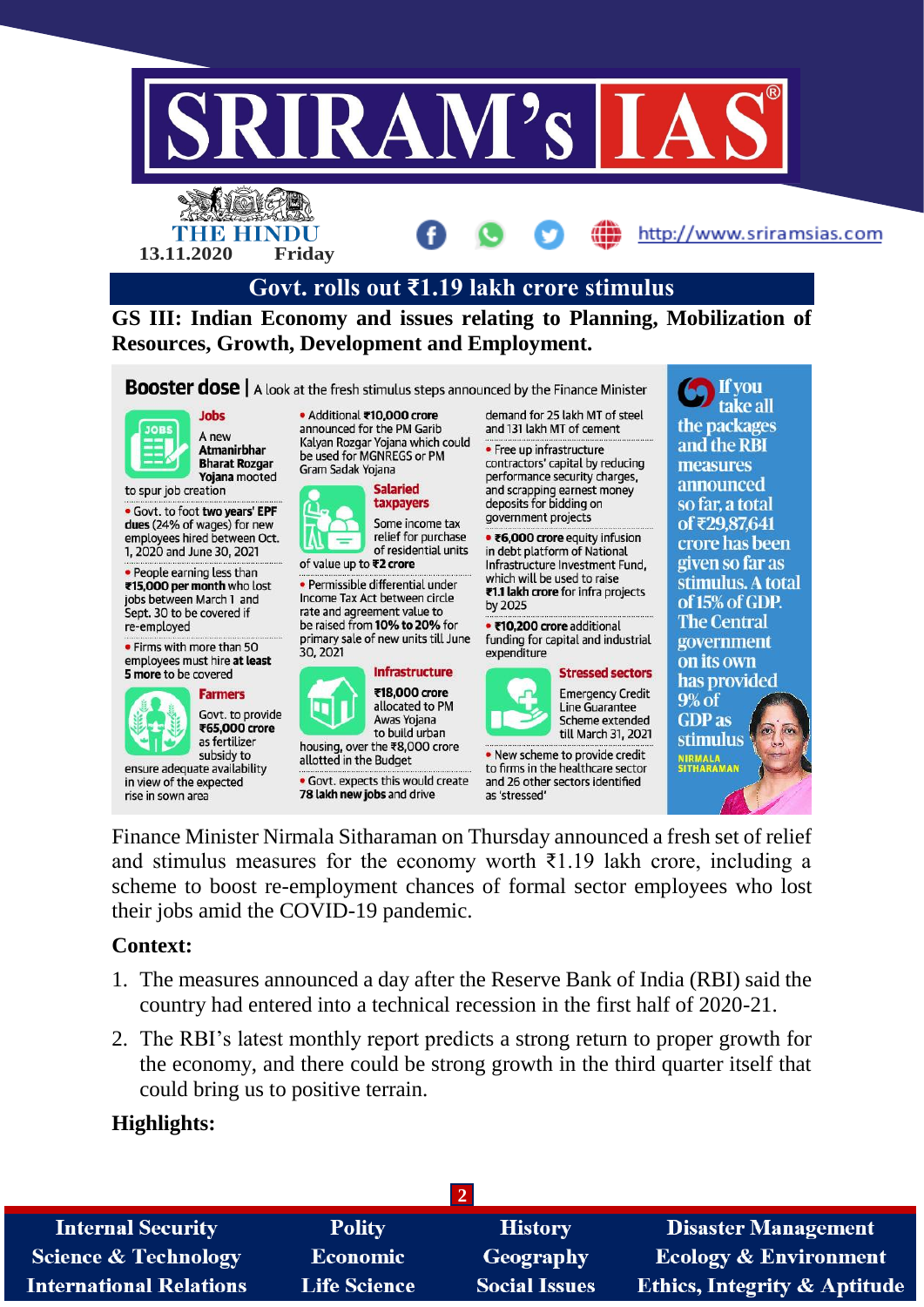

- 1. The measures included the production-linked incentive scheme for 10 sectors with a proposed expenditure of ₹1.46 lakh crore over five years.
- 2. If we take all the packages announced so far, and the RBI measures announced so far it amounts to a total of 15% of GDP. The Central government on its own has provided 9% of GDP as the stimulus.
- 3. The government has allocated ₹900 crores for research and development towards the COVID-19 vaccine.

### **MGNREGA boost**

To spur rural employment, an additional ₹10,000 crore has been provided for spending through the MGNREGS and PM's rural roads scheme.

### **Re-employment in formal Jobs**

To boost formal sector employment, a new Atmanirbhar Rozgar Yojana has been launched, under which the government will bear the entire Employees' Provident Fund (EPF) contributions for two years of all new employees hired between October 1, 2020, and June 30, 2021, in firms with fewer than 1,000 employees.

# **'India makes progress in vaccination coverage'**

**GS II: Issues Relating to Development and Management of Social Sector/Services relating to Health, Education, Human Resources.**

# **Report card**

Though India has made some strides in its vaccination programme, access to treatment leaves much to be desired

· India's under-five diarrhoea and pneumonia deaths in 2017: 2,33,240

· India's coverage of rotavirus vaccine increased from 35% in 2018 to 53% in 2019

• Coverage against pneumococcal pneumonia increased from 6% in 2018 to 15% in 2019

Treatment for diarrhoea had the lowest coverage with only 51% of children receiving ORS and 20% getting zinc

A file picture of a nurse administering pentavalent vaccine to a child in Hyderabad.

**3**



**Internal Security Science & Technology International Relations** 

**Polity Economic Life Science** 

**History** Geography **Social Issues** 

**Disaster Management Ecology & Environment Ethics, Integrity & Aptitude**